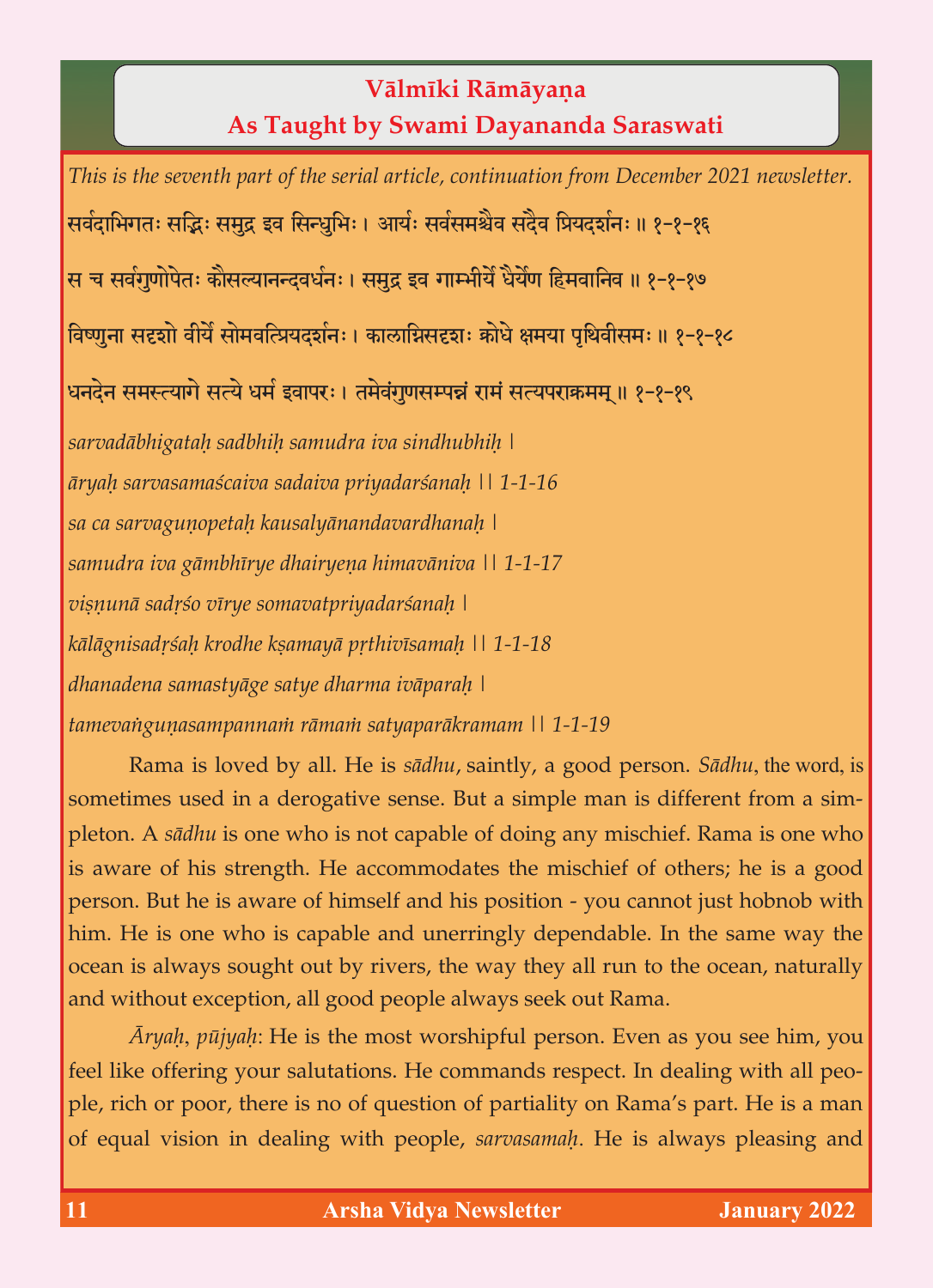cheerful, *sadaiva priyadarçanaù*. He is endowed with all the good qualities, *sarvagunopetah*. If you want to know what are those good qualities, just watch Rama's life. He brings joy, **,** to his mother, Kausalya. Whenever she thinks of him, she is in *samädhi*. Just his walk, and she is in ecstasy. The thought of him makes his mother's heart well with joy, *änandavardhanaù*. She is proud that he is her son.

His magnitude and his magnanimity, *gāmbhīrya*, are like the ocean's. He is commodious like the ocean - any amount of water can join it. In his fullness and his accommodation he is oceanic. In his courage and bravery he is like the Himalayas. See the peak; it stands all weathers. Rama is like Mount Everest, towering, snow-mantled, above all the other peaks. Whatever the winds that blow, it keeps itself bright and straight. None can shake him. In his *vīrya*, his capacity, strength, power, he is like even Lord Vishnu. Such is his power to sustain and protect people. He is the equal to Lord Vishnu, the sustainer. In the trinity of the Lord, God is divided into three. Vishnu is the sustainer; another dissolves; another creates. Those are the three functions that constitute *īśvara*, Lord Ishvara. Like Vishnu, Rama's storehouse of resources is always full. He is resourceful in his power to sustain people. Like even the moon, *somavatpriyadarçanaù*, his being is very pleasing, bright. He is not like the sun, in whose presence you must close your eyes. You can see him, but he does not frighten you. You can gaze upon him like you do upon the cool moon.

When he is angry, angry because some wrong has been committed, it is an anger, *krodha***,** which is under his control. It is an anger which shows he knows there is something to be done. The fire of destruction, *kälägni -* which brings about the dissolution of the world when one cycle of creation is over - is his anger. His anger is compensated by compassion, forgiveness, *kṣama*. His patience is like the earth, *prthivī*; you cannot make him angry easily. How is the earth patient? The earth goes on bearing the weight of all the mistakes and misdeeds that are committed, and she still yields. She is patient; she keeps giving to you. She gives you all resources, no matter your habits and customs. She never stops thinking that one day you will realize. Goddess Prthivi, Mother Earth, is always considered to be the most patient woman. It is she who gives you all resources, She lets you walk on her; you need not kick her. But she never rejects you. She is the embodi-